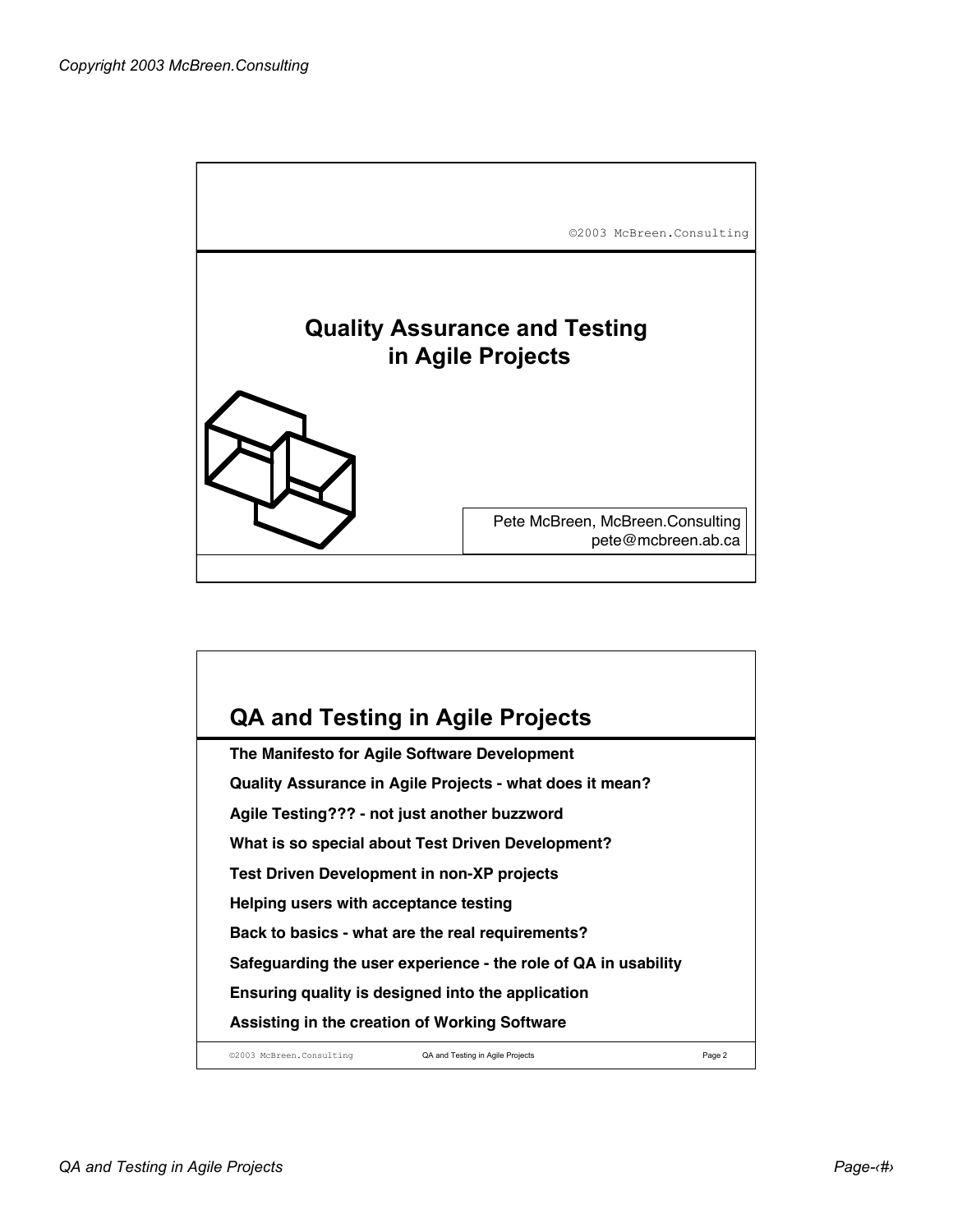

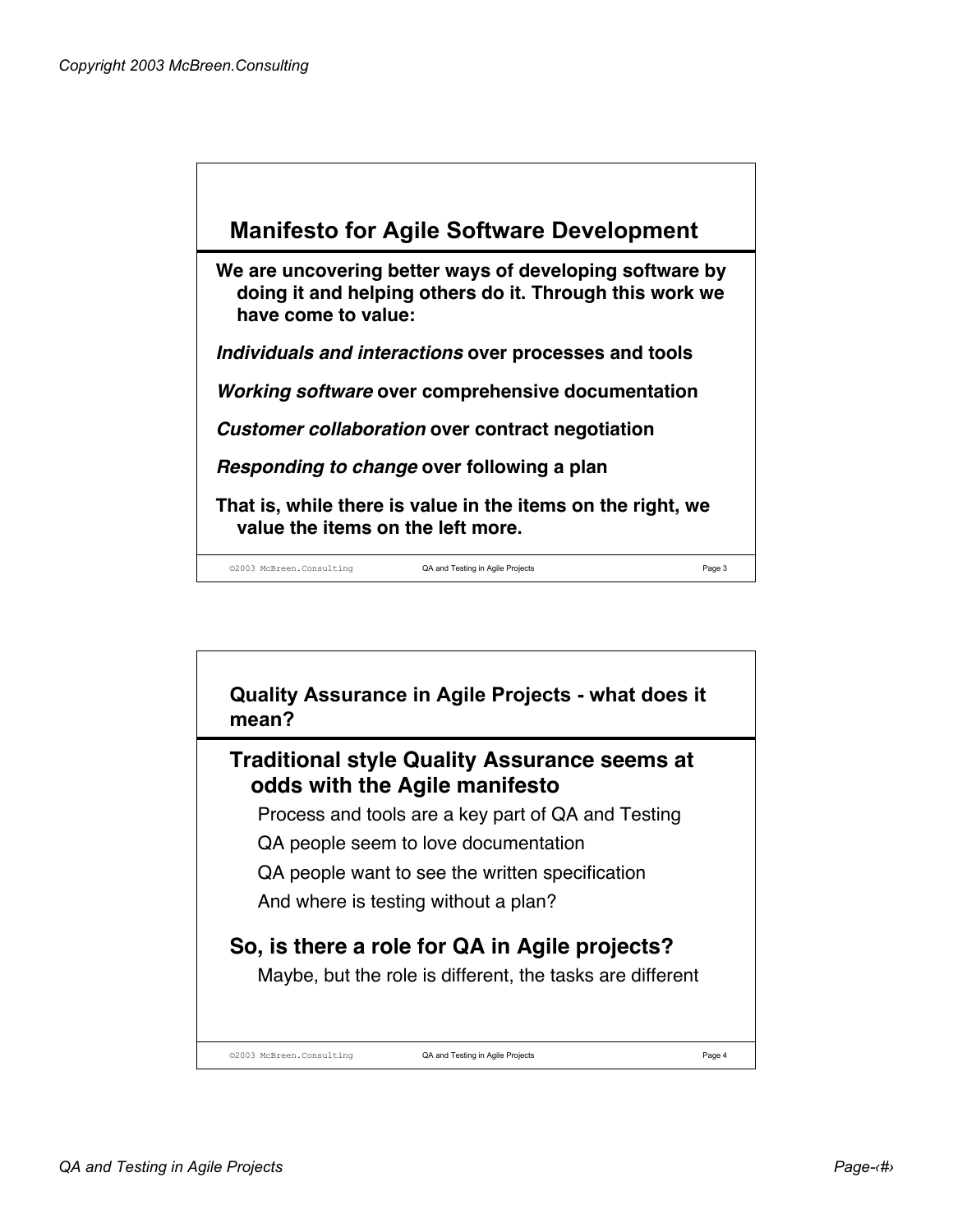

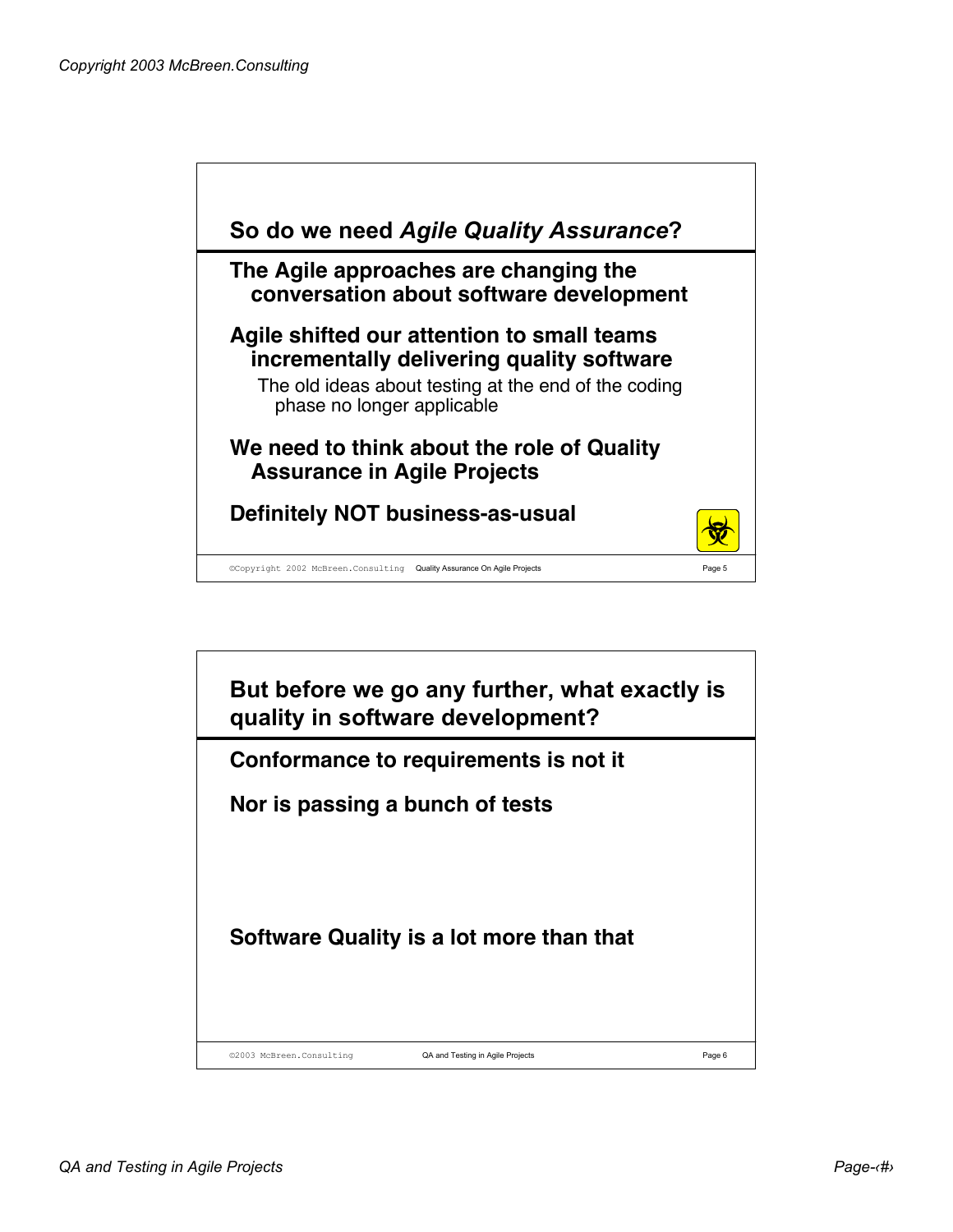

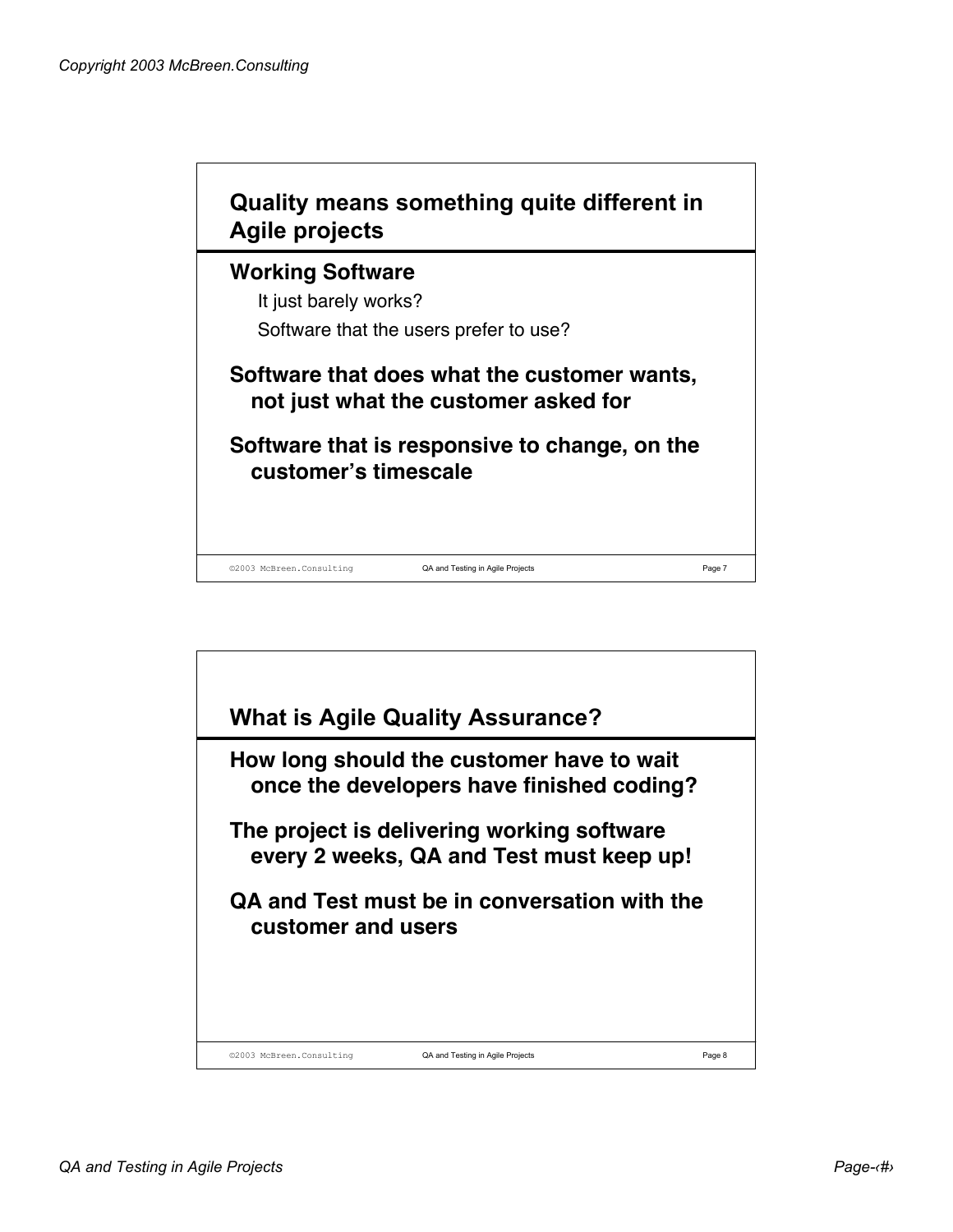

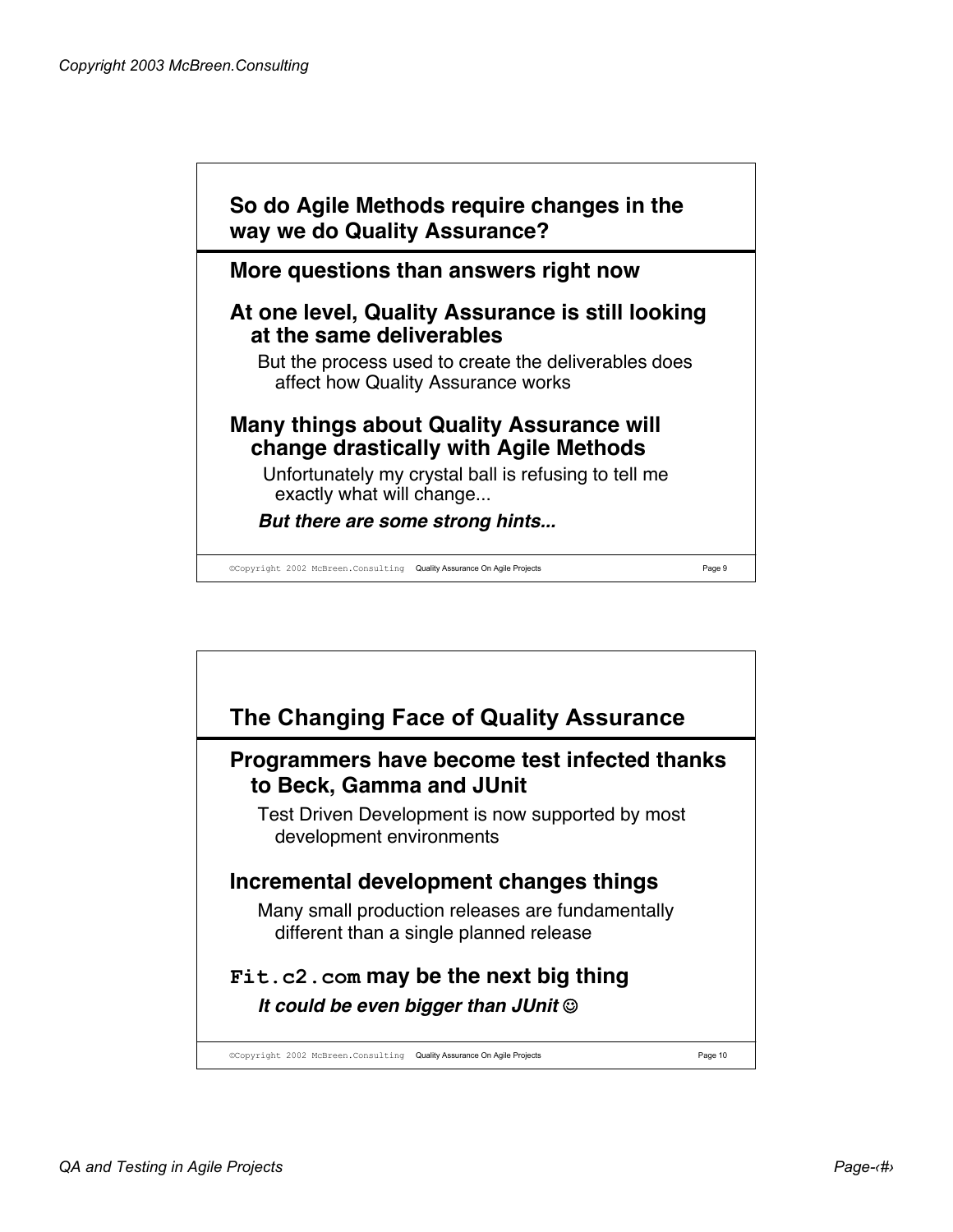

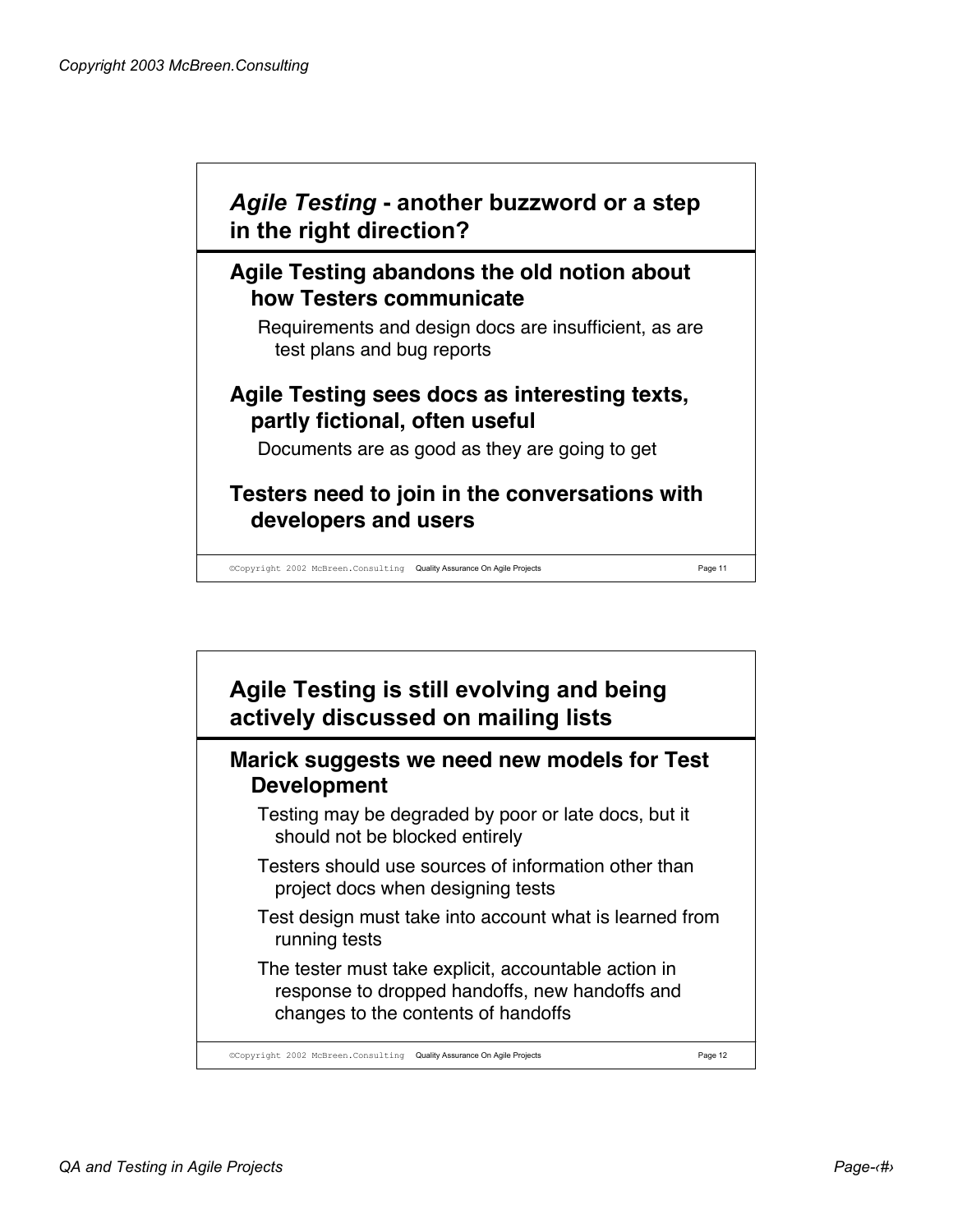## **Brian Marick has identified two imperatives that affect testing in Agile Projects**

## **Extending the programmers Hands-On Imperative to users**

Abstractions simply mean differently than working software, so the requirements never represent the application adequately

## **The imperative toward human contact, face-toface conversation**

Agile methods foster collaboration to obtain communication that documents cannot replace

©Copyright 2002 McBreen.Consulting Quality Assurance On Agile Projects Page 13

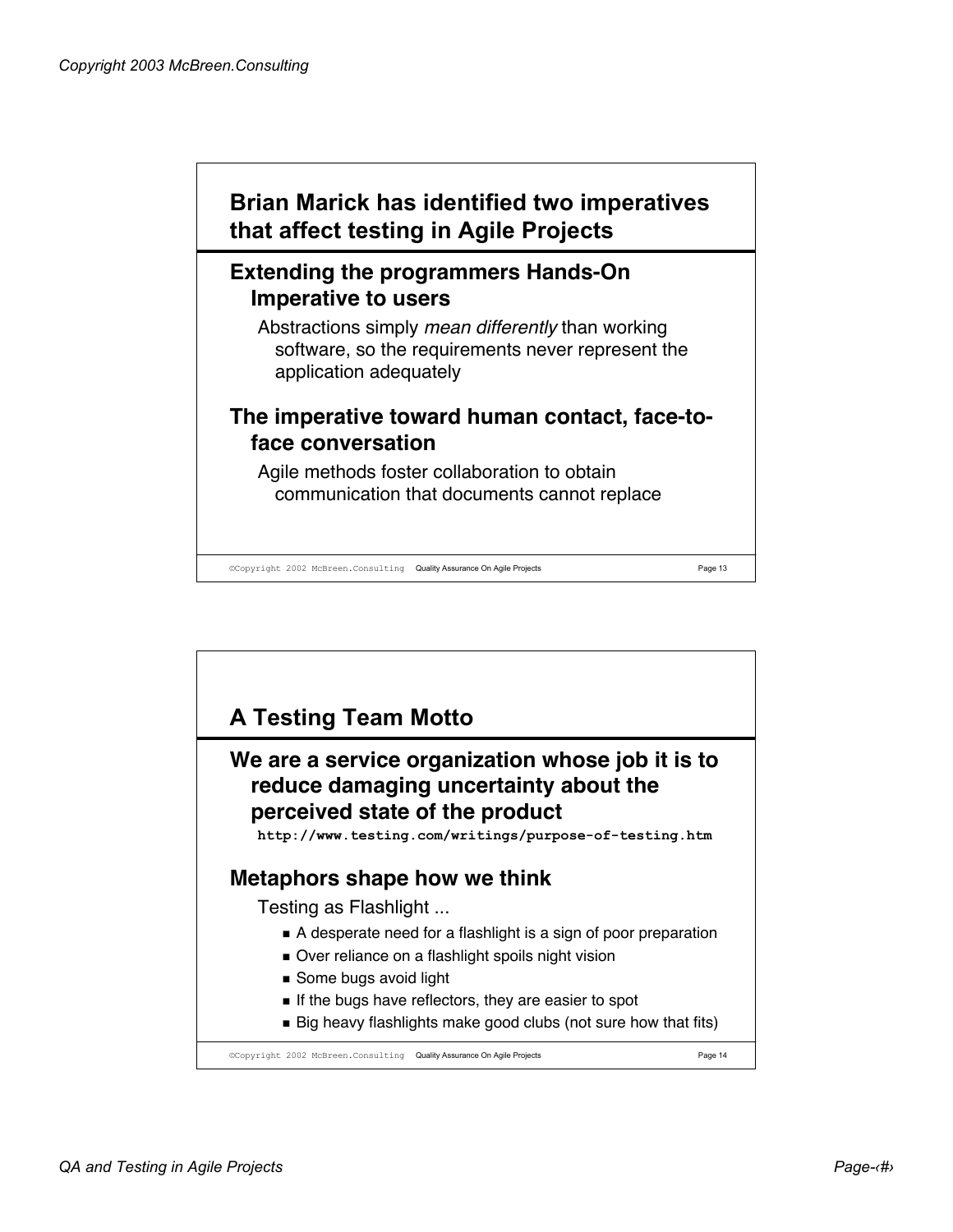

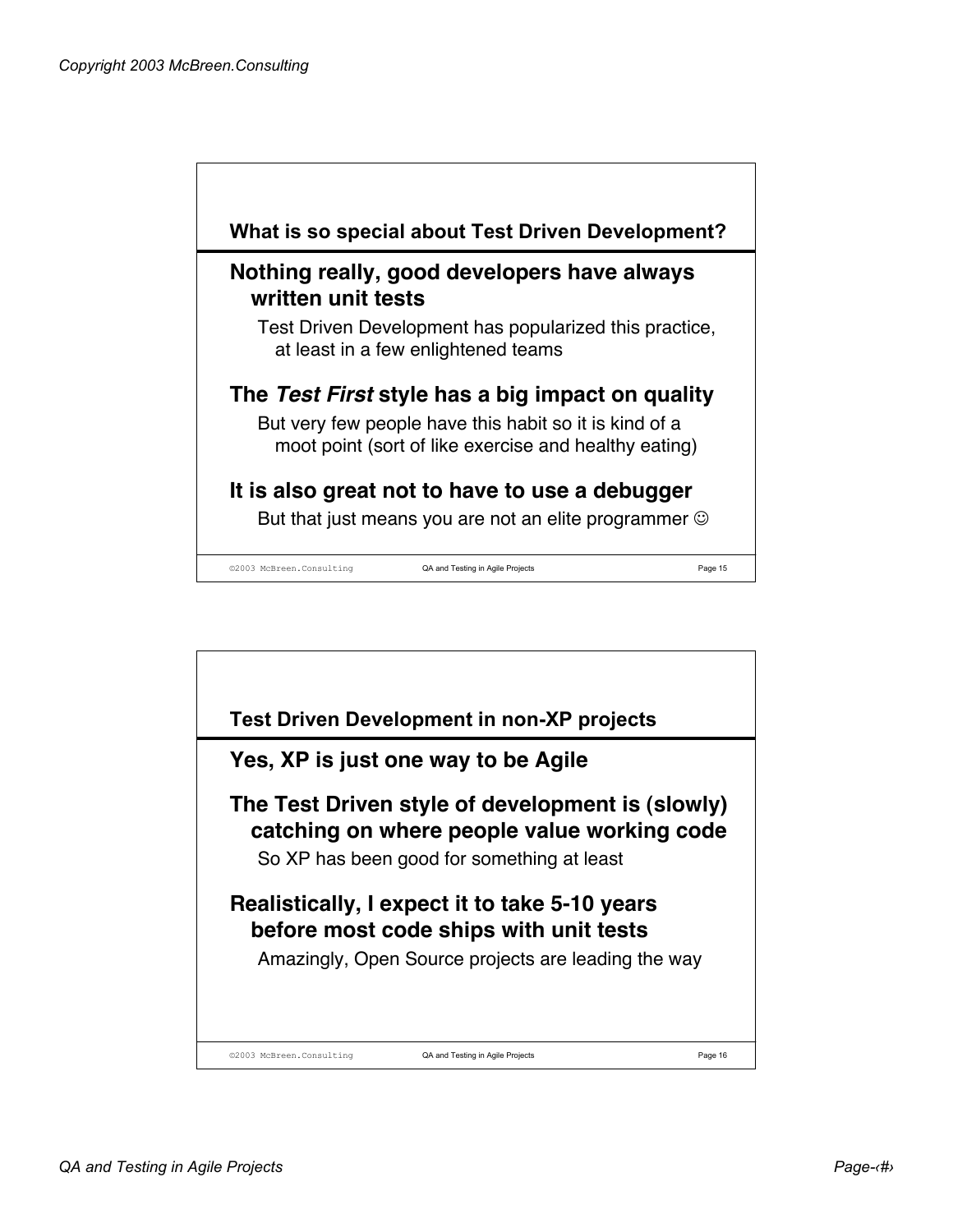

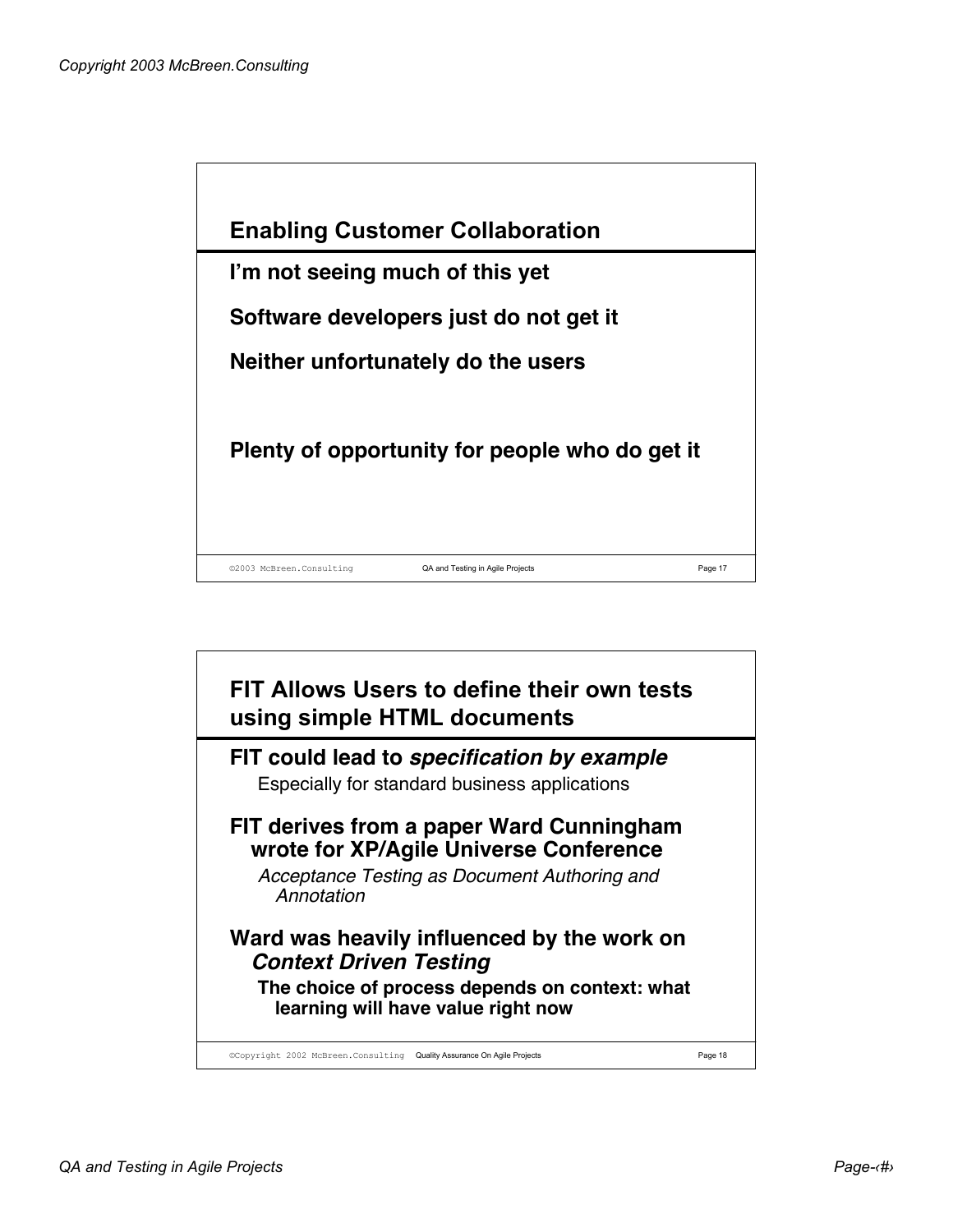

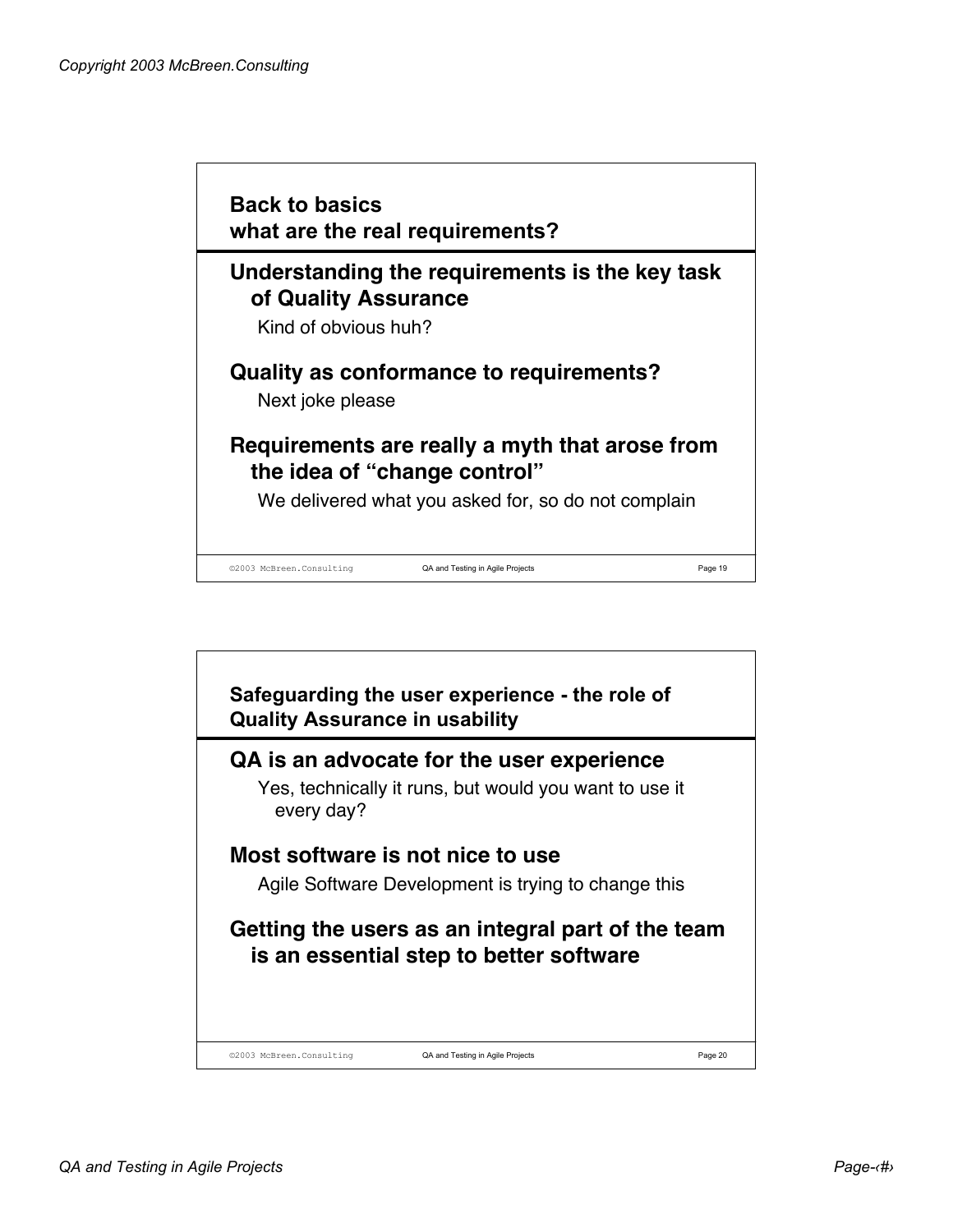